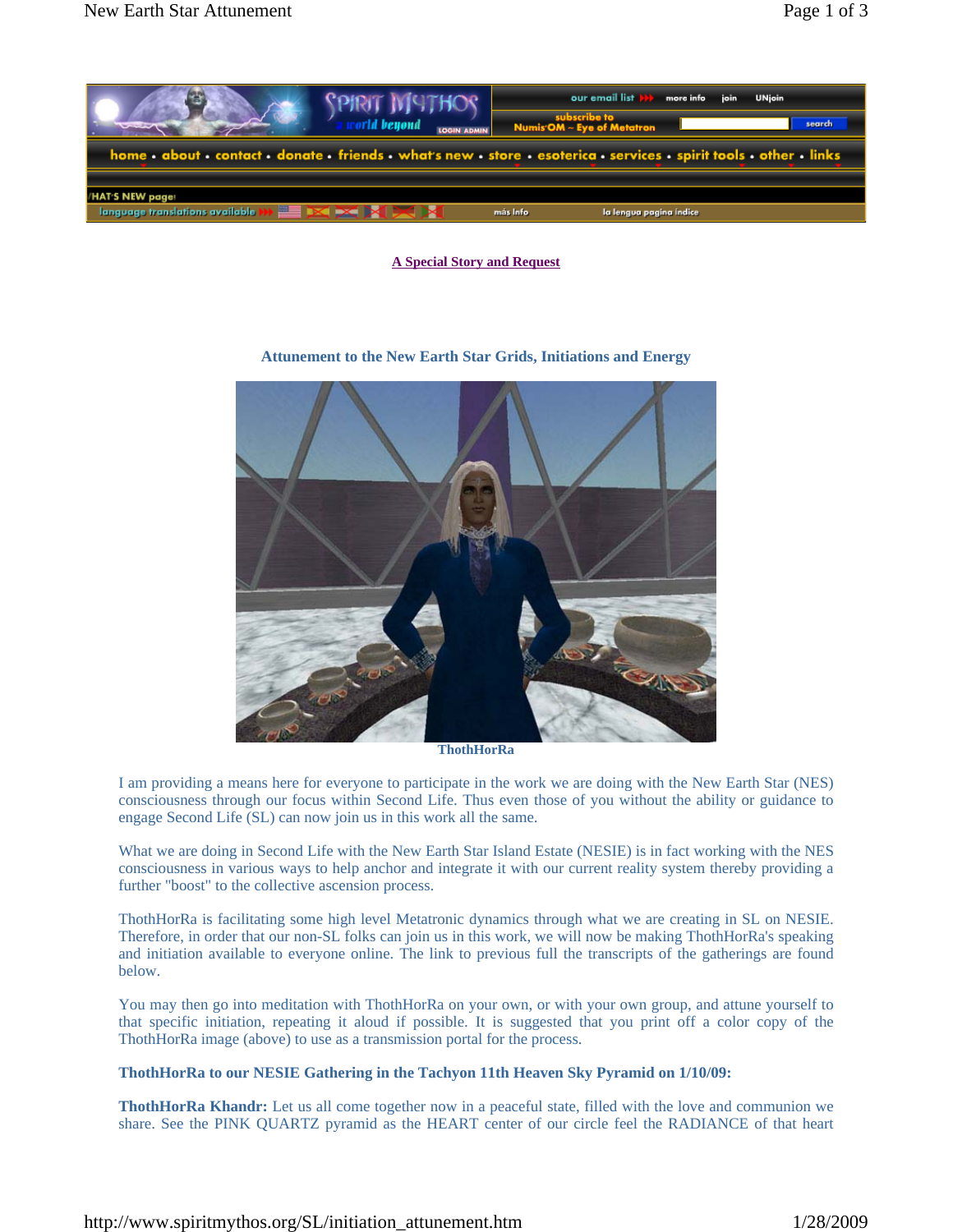connecting to each of us and through that contact so we are connecting to one another. It is the RING that binds with LOVE and not chains.

You will notice that we have some new dynamics present here. The crystals and their configurations above and the Sepherothic Tree of Life for us here represents the New Earth harmonic of the DNA as it re-arranges into a new pattern of Sepherioth - a new Tree of Life rooted in the New Earth. The sphere draws IN the Breath of the HEART and the energy bodies and transforms it into new ether an etheric current of passage from one frequency and wave-length to another.

The diamond spiraling above is the PURE GEM BODY...also can be seen as the Living Form of the In La'kech Being...the Pure Gem Being. It is the PILLAR or PATH of that Pure Gem actualization as it reaches UP and sustains the TEMPLE of NEW LIFE.



The core beam of the Taychon being sent up and through the pyramid from the crystal in the cavern on NESIE and through the Gaia Egg, moves up through this crystalline dynamic above into the small chamber at the top of the pyramid where the energy is COLLECTED and re-charged as a concentration being re-directed like a current running on the surface of a conductive metal, this "surface" here in the top chamber is the outer edge or template, of the whole conducting ELEMENT - the field of NESIE itself; AND those who are connecting through Her.



SHE is the body...becoming In La'kech, and so are you - as members of her Body.

So now my Brother Stars and Sistars, let us focus the connected heart energy we have accumulated together here...not just from today, but since NESIE began. UP and through this passage and collecting in the chamber above, then being sent beyond - through my Abode of the Crown Chakra; and BEYOND still, out into the world